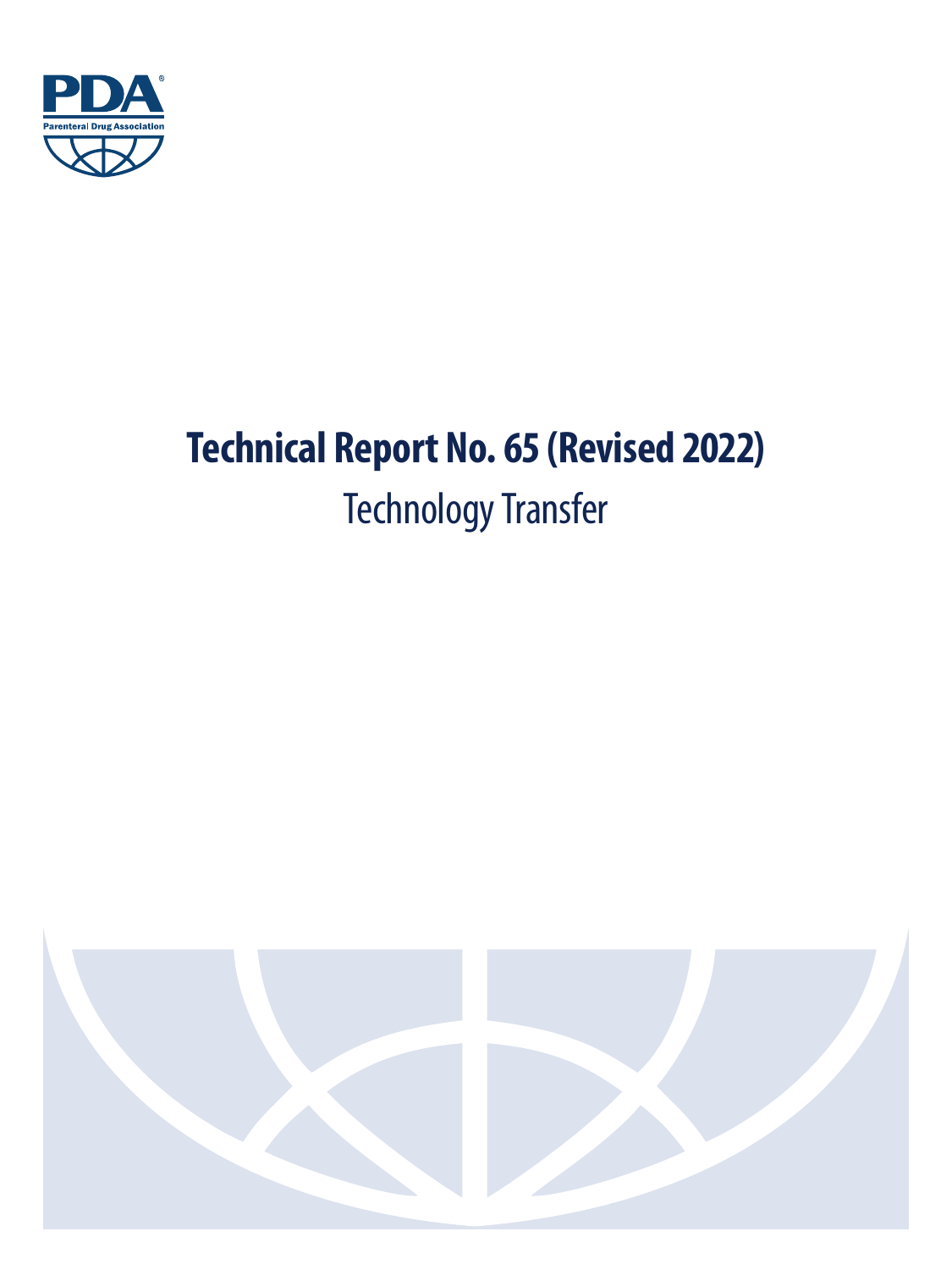### **Authors and Contributors**

| John McShane, Lachman Consultants           |
|---------------------------------------------|
| Arne Agerlin Olsen, Copenhagen, Denmark     |
| Paul O'Sullivan, bluebird bio               |
| Swapnil Pansare, Bristol-Myers Squibb       |
| Thomas Perrone, PhD, Merck                  |
| Phillip Ramsey, Sangamo Therapeutics, Inc.  |
| Thomas Sølver, AlfaNordic                   |
| Rebecca Welton, Lachman Consultant Services |
|                                             |
|                                             |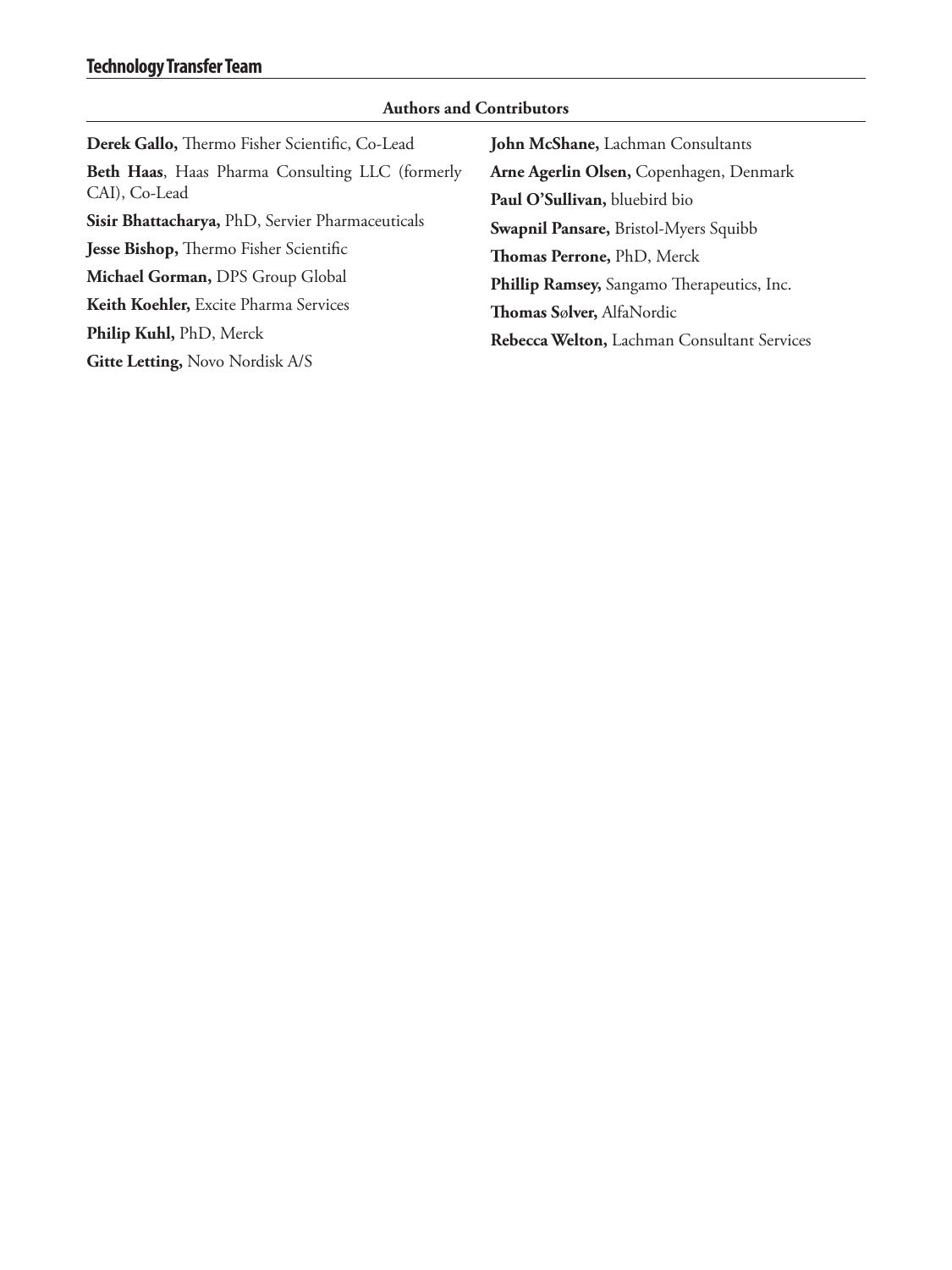## **Technology Transfer**

**Technical Report No. 65 (Revised 2022)**

ISBN: 978-1-945584-33-6 © 2022 Parenteral Drug Association, Inc. All rights reserved.

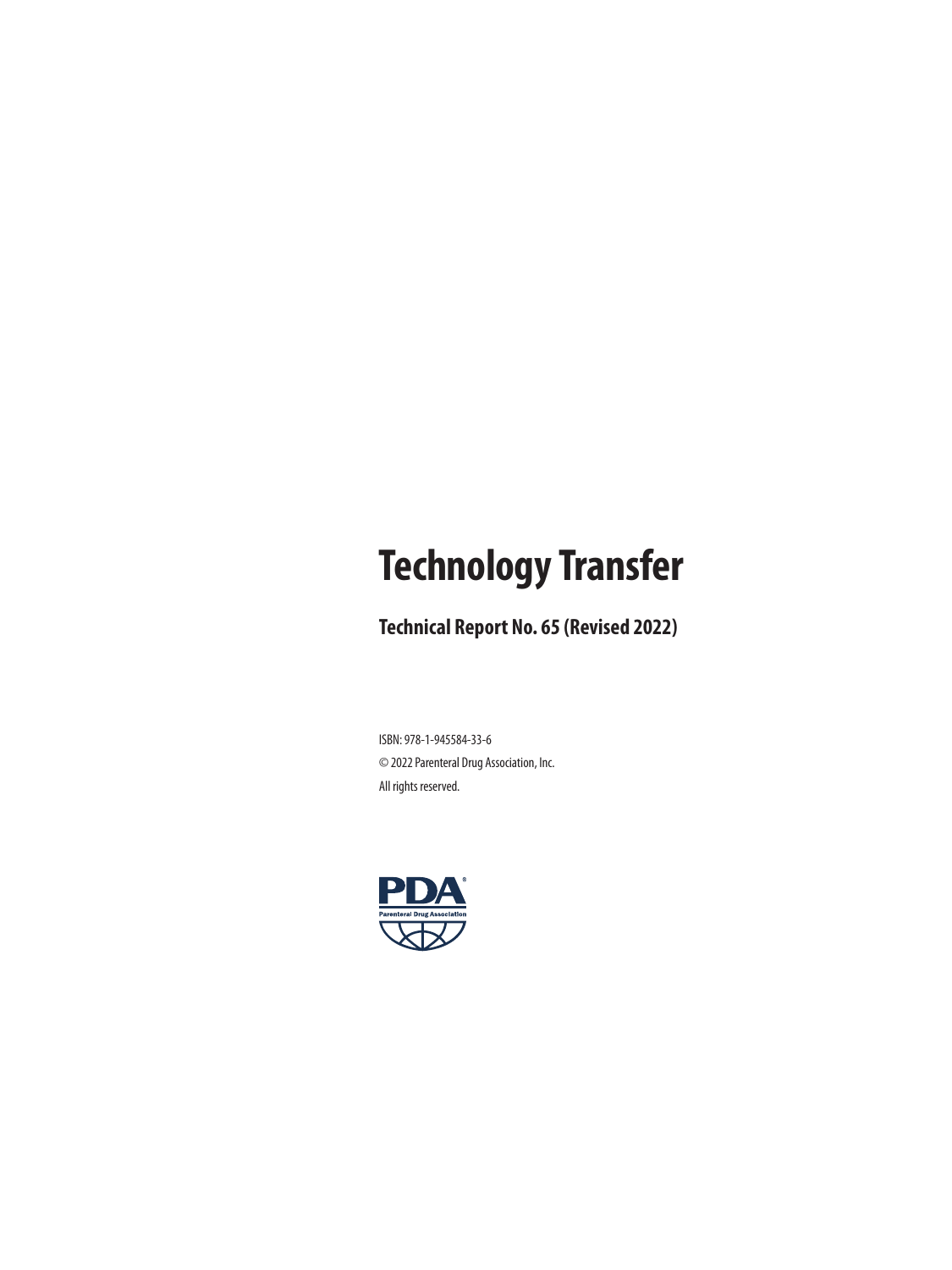### **Table of Contents**

| 1.0 |                |                                            |
|-----|----------------|--------------------------------------------|
|     | 1.1            |                                            |
|     | 1.2            |                                            |
|     |                |                                            |
|     |                |                                            |
|     | 2.1            |                                            |
|     |                | 3.0 TYPES OF TECHNOLOGY TRANSFERS 3        |
|     |                |                                            |
|     | 3.1.1          | Clinical-Clinical Technology Transfers4    |
|     | 3.1.2          | <b>Development-Commercial Technology</b>   |
|     |                |                                            |
|     | 3.1.3          | Commercial-Commercial Technology           |
|     |                |                                            |
|     |                |                                            |
|     | 3.2.1          | Internal-Internal Technology Transfers5    |
|     | 3.2.2          | Internal-External or External-Internal     |
|     | 3.2.3          | External-External Technology Transfers 6   |
|     |                |                                            |
| 4.0 |                | <b>TECHNOLOGY TRANSFER PROCESS AND</b>     |
|     |                |                                            |
|     | 4.1            | Cross-Functional Roles and the             |
|     |                |                                            |
|     | 4.2            |                                            |
|     | 4.3            |                                            |
|     |                |                                            |
|     |                |                                            |
| 5.0 |                | USING THE REFERENCE GUIDE TO TT ACTIVITIES |
|     |                |                                            |
|     | 5.1.1          |                                            |
|     | 5.1.2          | Initiation Stage Project Manager17         |
|     | 5.1.3          |                                            |
|     | 5.1.4          |                                            |
|     | 5.1.5          |                                            |
|     | 5.1.6          |                                            |
|     | 5.1.7          |                                            |
|     | 5.1.8          |                                            |
|     | 5.1.9          | Sourcing/Supply Chain 20                   |
|     | 5.1.10         | <b>Best Practices and Additional</b>       |
|     | 5.2            |                                            |
|     | 5.2.1          |                                            |
|     | 5.2.2          | Technology Transfer Project Manager 24     |
|     | 5.2.3          |                                            |
|     | 5.2.4          |                                            |
|     | 5.2.5          |                                            |
|     | 5.2.6          |                                            |
|     | 5.2.7          |                                            |
|     | 5.2.8<br>5.2.9 | Sourcing/Supply Chain 27                   |

|                | 5.2.10 Best Practices and Additional   |  |
|----------------|----------------------------------------|--|
|                |                                        |  |
| 5.3            |                                        |  |
| 5.3.1          |                                        |  |
| 5.3.2          | Technology Transfer Project Manager 29 |  |
| 5.3.3          |                                        |  |
| 5.3.4          |                                        |  |
| 5.3.5          |                                        |  |
| 5.3.6          |                                        |  |
| 5.3.7          |                                        |  |
| 5.3.8          |                                        |  |
| 5.3.9          | Sourcing/Supply Chain 33               |  |
| 5.3.10         | <b>Best Practices and Additional</b>   |  |
|                |                                        |  |
|                |                                        |  |
| 5.4.1          |                                        |  |
| 5.4.2          | Technology Transfer Project Manager 34 |  |
| 5.4.3          |                                        |  |
| 5.4.4          |                                        |  |
| 5.4.5          |                                        |  |
| 5.4.6          |                                        |  |
| 5.4.7          |                                        |  |
| 5.4.8          |                                        |  |
| 5.4.9          | Sourcing/Supply Chain 39               |  |
| 5.4.10         | <b>Best Practices and Additional</b>   |  |
|                |                                        |  |
|                |                                        |  |
| 5.5.1          |                                        |  |
| 5.5.2          | Technology Transfer Project Manager 41 |  |
| 5.5.3          |                                        |  |
| 5.5.4          |                                        |  |
| 5.5.5          |                                        |  |
| 5.5.6          |                                        |  |
| 5.5.7          |                                        |  |
| 5.5.8          |                                        |  |
| 5.5.9          | Sourcing/Supply Chain 44               |  |
| 5.5.10         | <b>Best Practices and Additional</b>   |  |
|                |                                        |  |
| 5.6            |                                        |  |
| 5.6.1          |                                        |  |
| 5.6.2          | Technology Transfer Project Manager 46 |  |
| 5.6.3<br>5.6.4 |                                        |  |
|                |                                        |  |
| 5.6.5          |                                        |  |
| 5.6.6<br>5.6.7 |                                        |  |
| 5.6.8          |                                        |  |
| 5.6.9          | Sourcing/Supply Chain 48               |  |
| 5.6.10         | <b>Best Practices and Additional</b>   |  |
|                |                                        |  |
|                |                                        |  |
|                |                                        |  |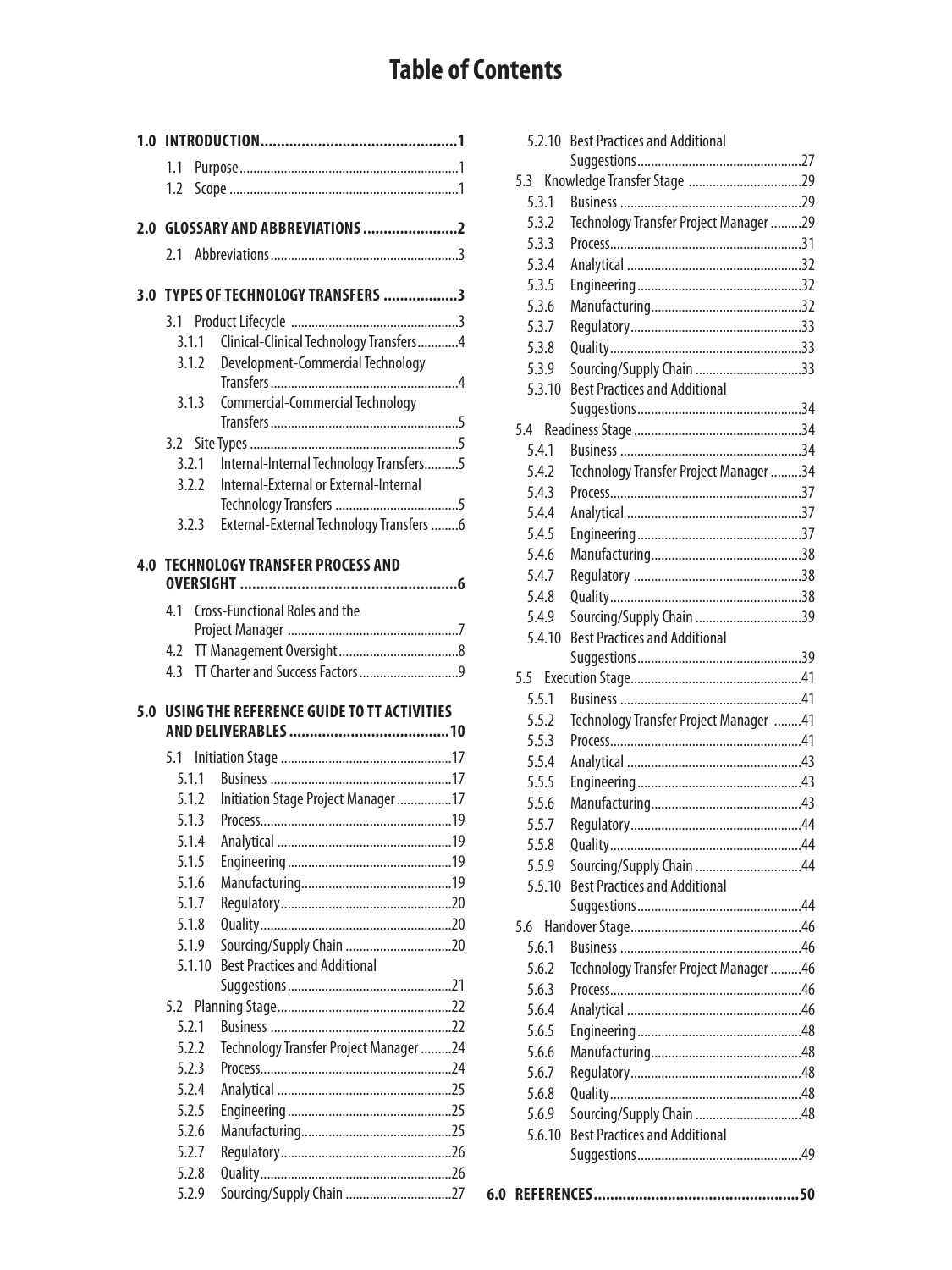|  | 7.0 ADDITIONAL READING<br>50                                                                  |
|--|-----------------------------------------------------------------------------------------------|
|  |                                                                                               |
|  | 8.1 Technology Transfer Charter, Technology Transfer<br>Governance, and Communication Plan 52 |
|  | 8.2 Selecting the Right Team to Ensure Success of the<br>Technology Transfer Project  53      |
|  | 8.3 Importance of the Initiation and Planning                                                 |
|  | 8.4 Use of Regulatory Strategy for Initiation                                                 |
|  | 8.5 Knowledge Transfer to Ensure Process                                                      |

|     | 8.6 Performing Process Fit Assessment to Facilitate |
|-----|-----------------------------------------------------|
|     |                                                     |
|     | 8.7 Planning Ahead for On Time Commercial           |
|     |                                                     |
| 8.8 | Navigating Process, Capital, & Ownership            |
|     | Changes During a Drug Product Transfer  57          |
|     | 8.9 Failed Process Qualification Due to Incomplete  |
|     | Process Readiness & Knowledge Transfer  58          |
|     | 8.10 Effective Use of Knowledge Transfer  59        |
|     | 8.11 Use of Stage Gates to Address Process          |
|     |                                                     |
|     | 8.12 Importance of Handover Stage for a             |
|     | Successful Commercial Start  61                     |

#### **FIGURES AND TABLES INDEX**

| <b>Figure 3.1-1</b> | Pharmaceutical Product Lifecycle  4                                             |
|---------------------|---------------------------------------------------------------------------------|
| Figure 4.0-1        | The Six-Stage Technology Transfer                                               |
| <b>Table 4.1-1</b>  | TT Cross-Functional Roles  7                                                    |
| Figure 4.2-1        | Typical TT Project Structure 9                                                  |
| Figure 5.0-1        | PDA Reference Guide to Technology<br>Transfer Activities and Deliverables 11    |
| <b>Table 5.1-1</b>  | Initiation Stage Activities and                                                 |
| Table 5.1.10-1      | <b>Best Practices and Additional</b><br>Suggestions for the Initiation Stage 21 |
| <b>Table 5.2-1</b>  | Activities and Deliverables for the<br>Planning Stage 23                        |
| Table 5.2.10-1      | <b>Best Practices and Additional</b><br>Suggestions for the Planning Stage 27   |
| <b>Table 5.3-1</b>  | <b>Activities and Deliverables for</b><br>Knowledge Transfer Stage 30           |

| Table 5.3.10-1     | <b>Best Practices and Additional</b><br>Suggestions for the Knowledge<br>Transfer Stage  35 |  |
|--------------------|---------------------------------------------------------------------------------------------|--|
| <b>Table 5.4-1</b> | <b>Activities and Deliverables for the</b><br>Readiness Stage  36                           |  |
| Table 5.4.10-1     | <b>Best Practices and Additional</b><br>Suggestions for the Readiness                       |  |
| <b>Table 5.5-1</b> | Activities and Deliverables in the<br>Execution Stage 42                                    |  |
| Table 5.5.10-1     | <b>Best Practices and Additional</b><br>Suggestions for the Execution                       |  |
| <b>Table 5.6-1</b> | <b>Activities and Deliverables in the</b><br>Handover Stage 47                              |  |
| Table 5.6.10-1     | <b>Best Practices and Additional</b><br>Suggestions for the Handover                        |  |